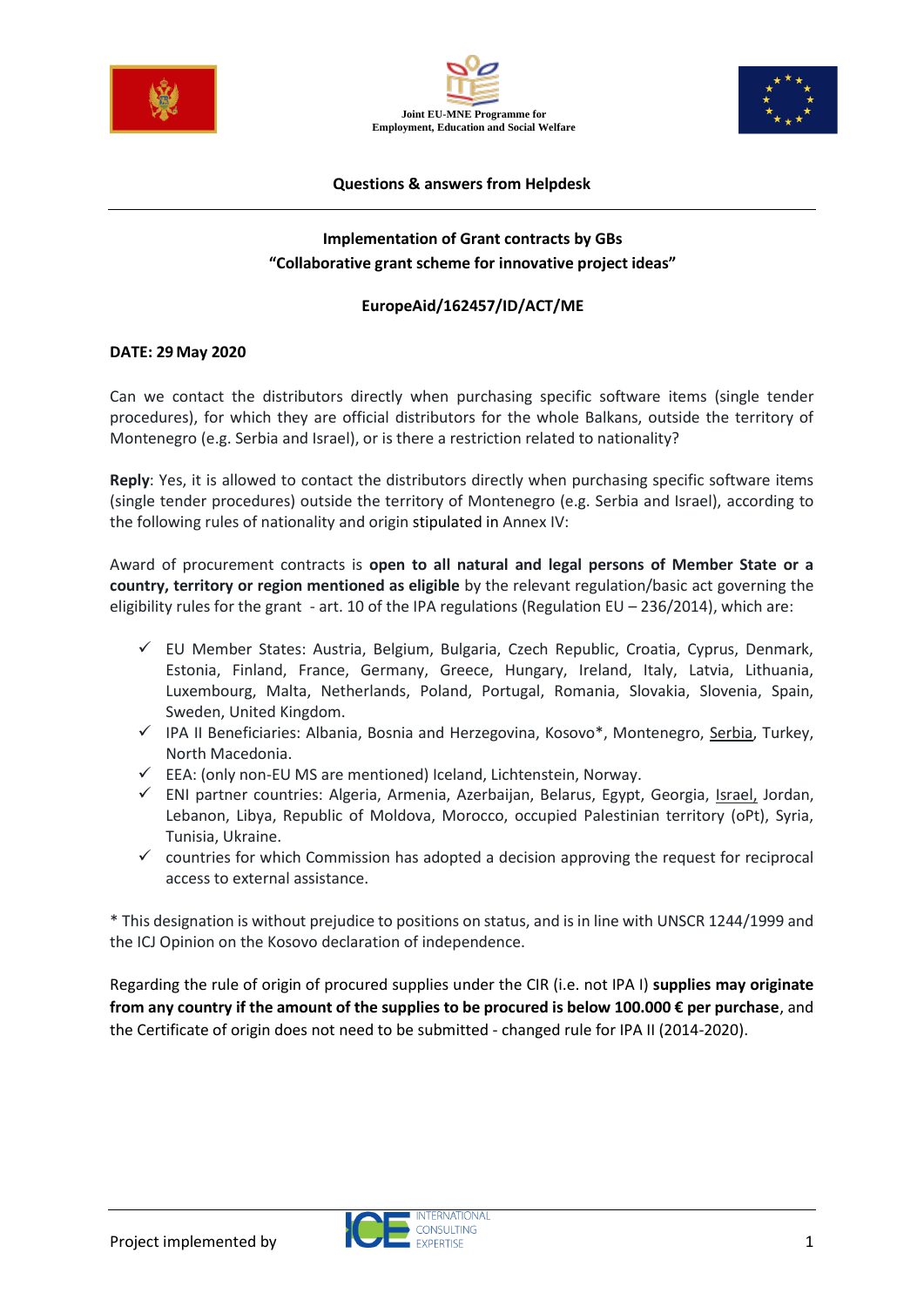





#### **DATE: 11 June 2020**

We need the information whether in the Single tender negotiation report, point 5 Approval by authorising officer, we should leave that part for the signature of the authorising officer, or do we delete it?

**Reply:** Single tender negotiation report should be signed by the responsible person (e.g. director), namely the one who has signed the Grant Contract as envisaged in the Template under point 5.

#### **DATE: 25 June 2020**

We have question regarding the annexes of evaluation report(c7):

-Technical evaluation grids completed by the individual evaluators, [incl Annex III Technical offer] - Attendance records

Technical evaluation grid is Evaluation grid template? To include technical offer means to attach scanned technical offers from supply tenderer's?

What is attendance record? Since we do not have template for it, can it be free form? Does attendance record should state all present people (evaluators + guests)?

**Reply:** Technical evaluation grid is Evaluation grid template where marked yellow instructions should be followed: Must be completed by the evaluation committee, Annex II+III Technical specification/Technical offer should be annexed to this grid in the case its columns 'Evaluation committee's notes' have been completed.

In more details, it is advised to fulfil EC notes (last column of the table) in ANNEX II + III: TECHNICAL SPECIFICATIONS + TECHNICAL OFFER according to the template c4f for each received offer and to attach them to the Evaluation grid (fulfilled according to annex c4k while preparing tender documentation).

In the procurement file to be sent to the CA for control together with the financial report, you should attach scanned technical offers from supply tenderer's.

Attendance record can be in free format, prepared for each evaluation session held, indicating the date of the session and the list of participants (evaluators and observers, if any) on the Evaluation Committee meetings together with their signatures.

#### **DATE: 28 September 2020**

- 1. Is it necessary to send (along with the interim report) Timesheets for members of the working team who have had activities on the project but have not yet been paid for them?
- 2. We saved some funds because we designed and implemented the Website of the project ourselves. In the next phase of the project, the establishment of an indoor IoT laboratory is planned. We noticed that one closet would come in handy, however, we did not plan (in the budget) to buy any furniture. Is this reallocation of funds allowed (from the planned design of the Website to the minimum purchase of furniture)?

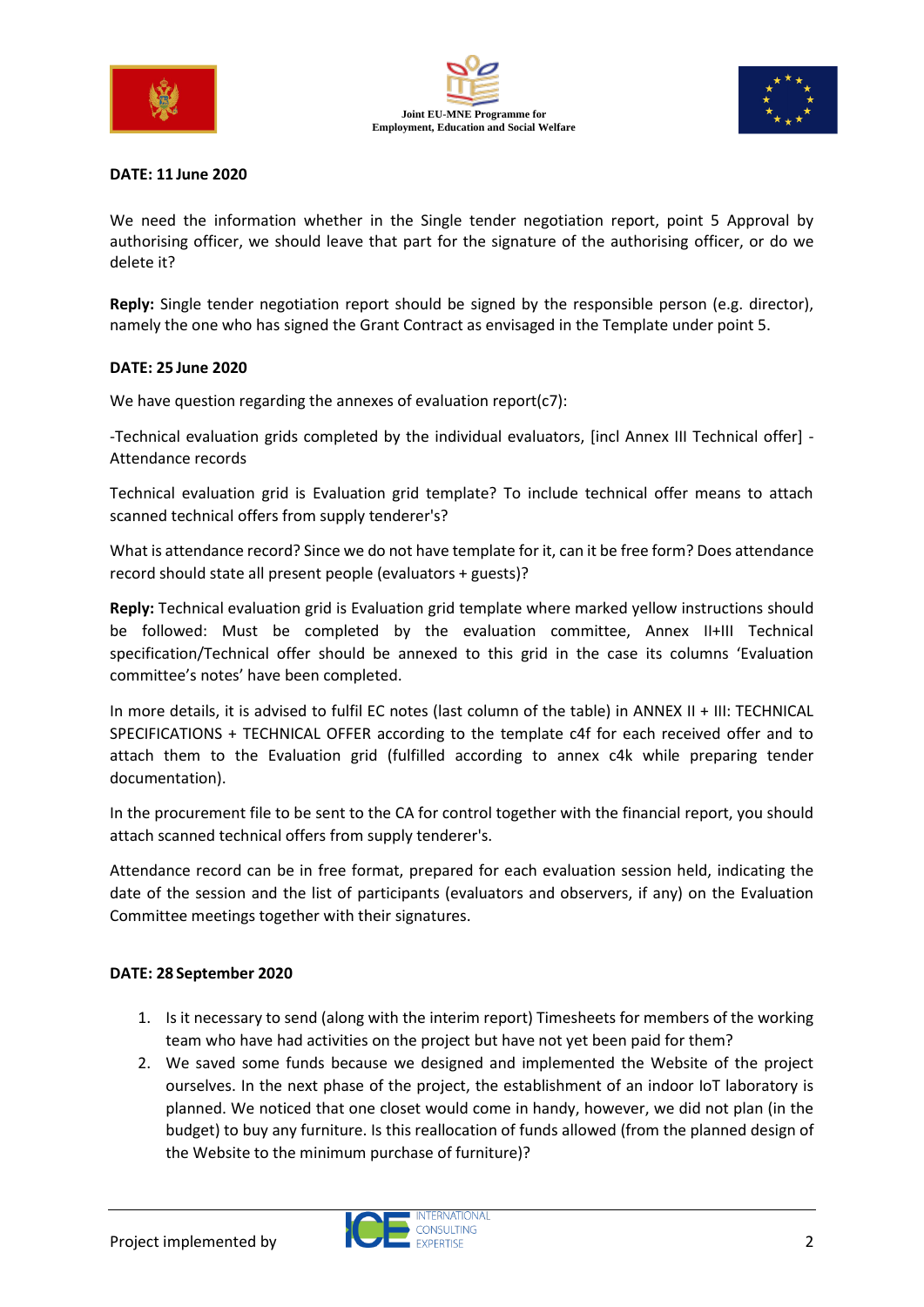





3. In the budget we have the planned purchase of data cards, which we realized with a domestic provider, and we pay the costs of this service on a monthly basis. Is it necessary to ask for VAT exemption for these types of services (amounts are small on a monthly basis)?

## **Reply:**

1. In the Interim reports only actual costs which has incurred during the reporting period should be claimed, together with the supporting documents. In that sense, if no costs has incurred regarding the payment of salaries to the project team members, Timesheets do not have to be delivered.

In addition, please note that the staff costs under Budget Heading 1 refer to the expenses incurred for personnel already employed/engaged by the Grant Beneficiary and his partners, which are directly related to project activities. The indication of the salaries in your Grant Contract Budget is only an estimated calculation of the salary costs for each team member. While preparing financial reports **the actual cost of each team member working on the project should be presented as a part of their regular salary, corresponding to the time spent working on the project during the regular working hours. More precisely, the cost of staff assigned to the action, should correspond to actual gross salaries including social security charges and other remuneration-related costs. Performance-based bonuses, stimulation, one-time fees, overtime work and similar are not eligible costs.**

Namely, for each project team member, you have to provide monthly timesheet in order to prove the actual time worked on the project and monthly payslip for each individual with defined gross 2 salary for total work engagement, not only for the project (among other supporting documents). The actual salary cost will be calculated according to the formula:

LABOR COST = Gross II \* Percentage of project work (for each month under the reporting period).

For a more detailed explanation, please consult the Tool 9 – Guidelines on Financial reporting, available on the link: [http://eesp.me/tools-inovacije,](http://eesp.me/tools-inovacije) together with other tools as part of Guidelines for project implementation by Grant Beneficiaries, available on the link of this Grant Scheme: [http://eesp.me/inovacije/.](http://eesp.me/inovacije/)

2. Under the Article 9 – *Amendment of the contract* of ANNEX II – General conditions of your Grant contract, it is stated the following: "Where the amendment to the budget and/or description of the action does not affect the basic purpose of the action (i.e. Overall Objective and/or Specific Objective), and **the financial impact is limited to a transfer between items within the same main budget heading including cancellation or introduction of an item, or a transfer between main budget headings involving a variation of 25% or less of the amount originally entered** (or as modified by addendum) in relation to each concerned main heading for eligible costs, the coordinator may amend the budget and/or description of the action and inform the contracting authority accordingly, in writing and at the latest in the next report. This method may not be used to amend the headings for indirect costs, for the contingency

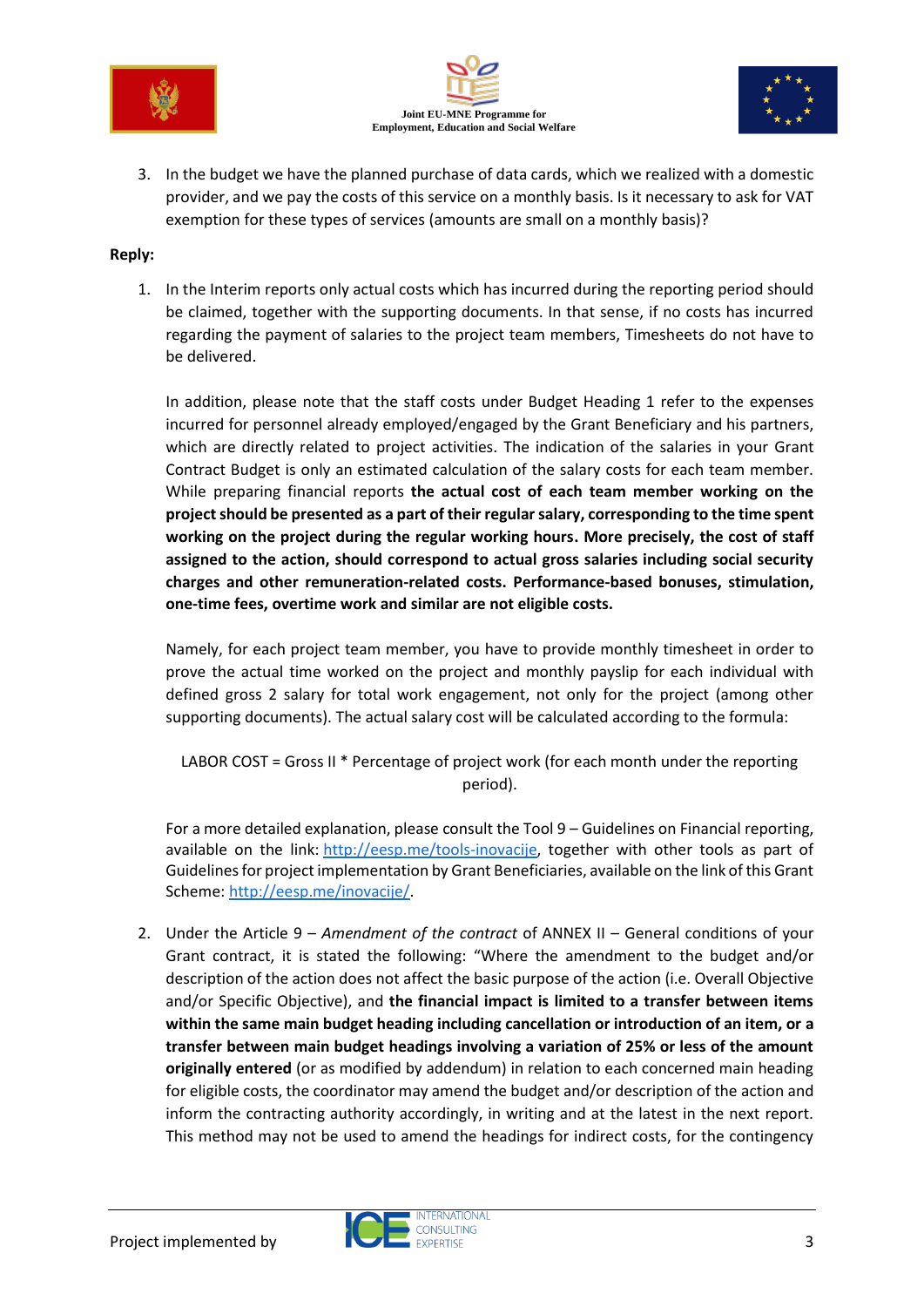





reserve, for in-kind contributions or the amounts or rates of simplified cost options defined in the contract."

In that sense, if there is a proper justification (not only because some funds have been saved), you are allowed to reallocate funds between lines under the same budget heading, or even between two different budget headings (in your example, from BH 5 to BH3) but up to 25% change if we calculate both increase and decrease percentage of change in comparison with original amount of each Budget heading, without Addendum to the contract. The procedure should be done through Notification letter sent to the Contracting Authority. It is advised first to consult the respective project manager in the CFCU, if you are not certain that this change will be accepted/approved.

For more information, please consult part of the **Guidelines for project implementation for GBs** - Grant contract modifications, available on the following link: [http://eesp.me/wp](http://eesp.me/wp-content/uploads/2020/02/Annex-II-Guidelines-for-project-implementation-by-grant-beneficiaries.pdf)[content/uploads/2020/02/Annex-II-Guidelines-for-project-implementation-by-grant](http://eesp.me/wp-content/uploads/2020/02/Annex-II-Guidelines-for-project-implementation-by-grant-beneficiaries.pdf)[beneficiaries.pdf](http://eesp.me/wp-content/uploads/2020/02/Annex-II-Guidelines-for-project-implementation-by-grant-beneficiaries.pdf)

3. Since VAT is not an eligible cost, it is recommended be proceed with VAT exemption procedure for each procurement/invoice (no matter the value) in order not to have non eligible costs. For each supplier (procurement) on the basis of pro-invoice (profaktura) you should request and receive VAT exemption from the CFCU, who issues 2 originals of certificate – one for the supplier, and one for your files. After receiving the certificate, the supplier issues the invoice without VAT.

# **DATE: 8October 2020**

Do we have to deliver Timesheets for doctoral students engaged in the project? They are engaged for a period of 14 months, and within Budget heading 6.

**Reply:** Timesheets of doctoral students engaged in the project under the Budget heading No. 6 do not have to be submitted, but the Engagement Report should be submitted which provides information on the implementation of activities for which the doctoral students were engaged in the reporting period and which must be signed by the doctoral student and the Grant Beneficiary which engaged him/her.

## **DATE: 9October 2020**

Can the project team members include in their Timesheets for our project the trainings attended that the TA organized on behalf of ICE for the grant beneficiaries support?

**Reply:** Yes, the attendance on trainings is also considered as work on the project related activities and it can be included in the Timesheets of the project team members which attended those trainings.